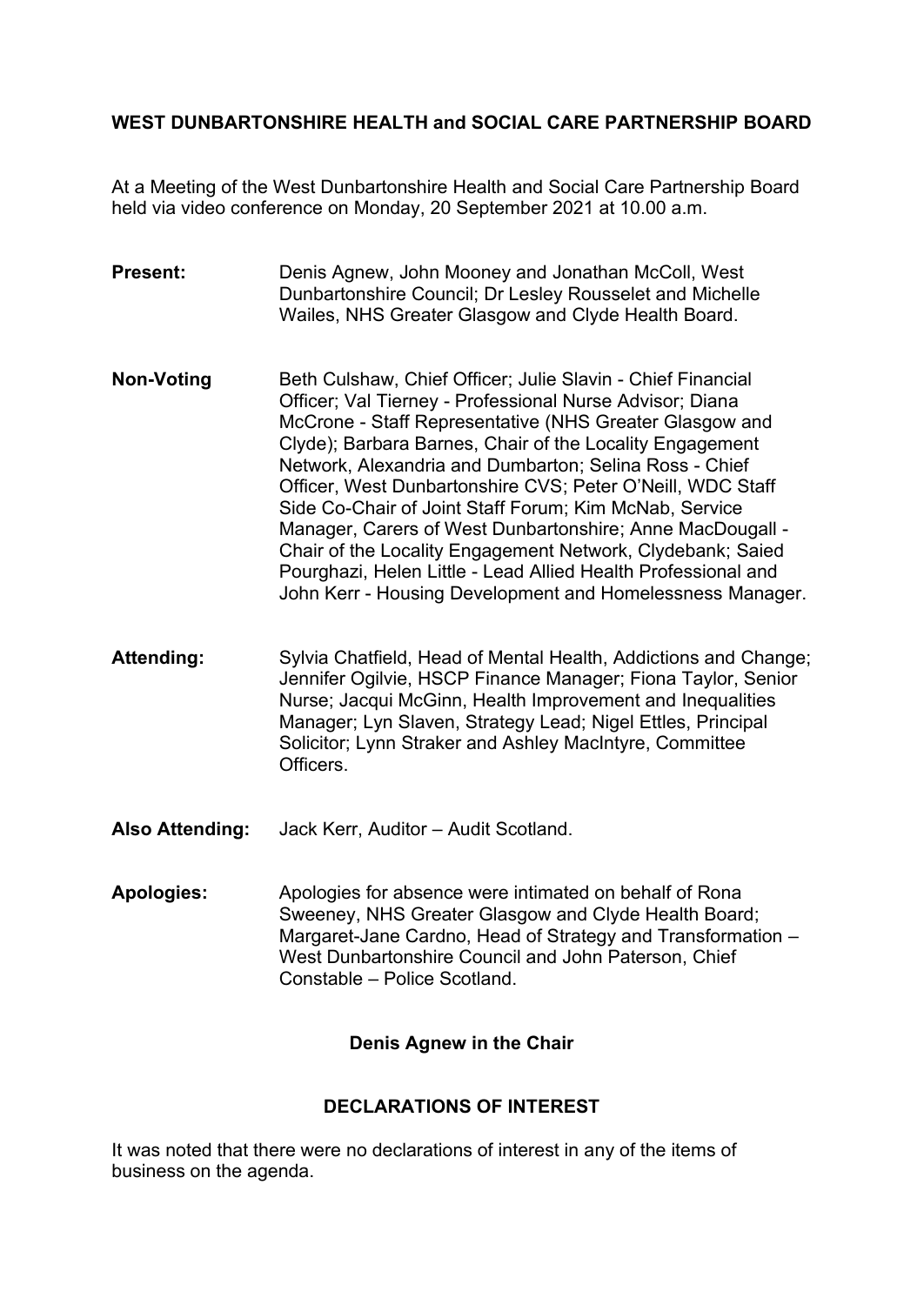#### **MINUTES OF PREVIOUS MEETING**

The Minutes of Meeting of the Health and Social Care Partnership Board held on 19 August 2021 were submitted and approved as a correct record with the adherence that a report detailing the DNACPR policy in West Dunbartonshire is brought to the November Board meeting. This action was added to the Rolling Action list.

# **ROLLING ACTION LIST**

A Rolling Action List for the Partnership Board was submitted for information and relevant updates were noted by the Board.

# **VERBAL UPDATE FROM CHIEF OFFICER**

The Chief Officer provided a verbal update on the recent business of the Health and Social Care Partnership. She discussed the current rates of Covid-19 infection within West Dunbartonshire and stated that it had peaked at a rate of 1300+ infections per 100,000 people which was a significant concern but noted positively that the rate had now fallen steadily since and that this week the data reflected 766 infections per 100,000 which, although still high, is now reducing. She advised it was causing significant pressures within the Health Board, particularly with regard to staffing issues and the Home Care provision.

With regard to Care Homes within West Dunbartonshire, there had been a very small number of positive cases, both for residents and staff, however due to the vaccination program, residents remained on the whole well, and often asymptomatic and that the situation was being monitored very closely.

The Chief Officer noted that the Health Board was in the early planning stages for the vaccination program being rolled out to young people aged 12+ and was also planning for the winter season with regard to rolling out booster vaccinations and preparing for the flu virus alongside Covid-9. It is expected that a report will be presented to the next meeting of the Board providing further information on the plans She also noted that the Inspection by the Care Inspectorate had concluded and that staff had worked alongside Police Scotland in relation to Adult Support and Protection services in West Dunbartonshire. A report will be published shortly on the Inspection??, and Members will be provided with a copy and the associated Action Plan. . It was also noted that an Inspection of Children at Risk of Harm in West Dunbartonshire had commenced and will run until March 2022.

The Chief Officer advised that the preferred candidate for the role of Head of Children's Services and Chief Social Work Officer had been identified and following standard processes and employment checks, it is hoped this will be announced formally in the coming week.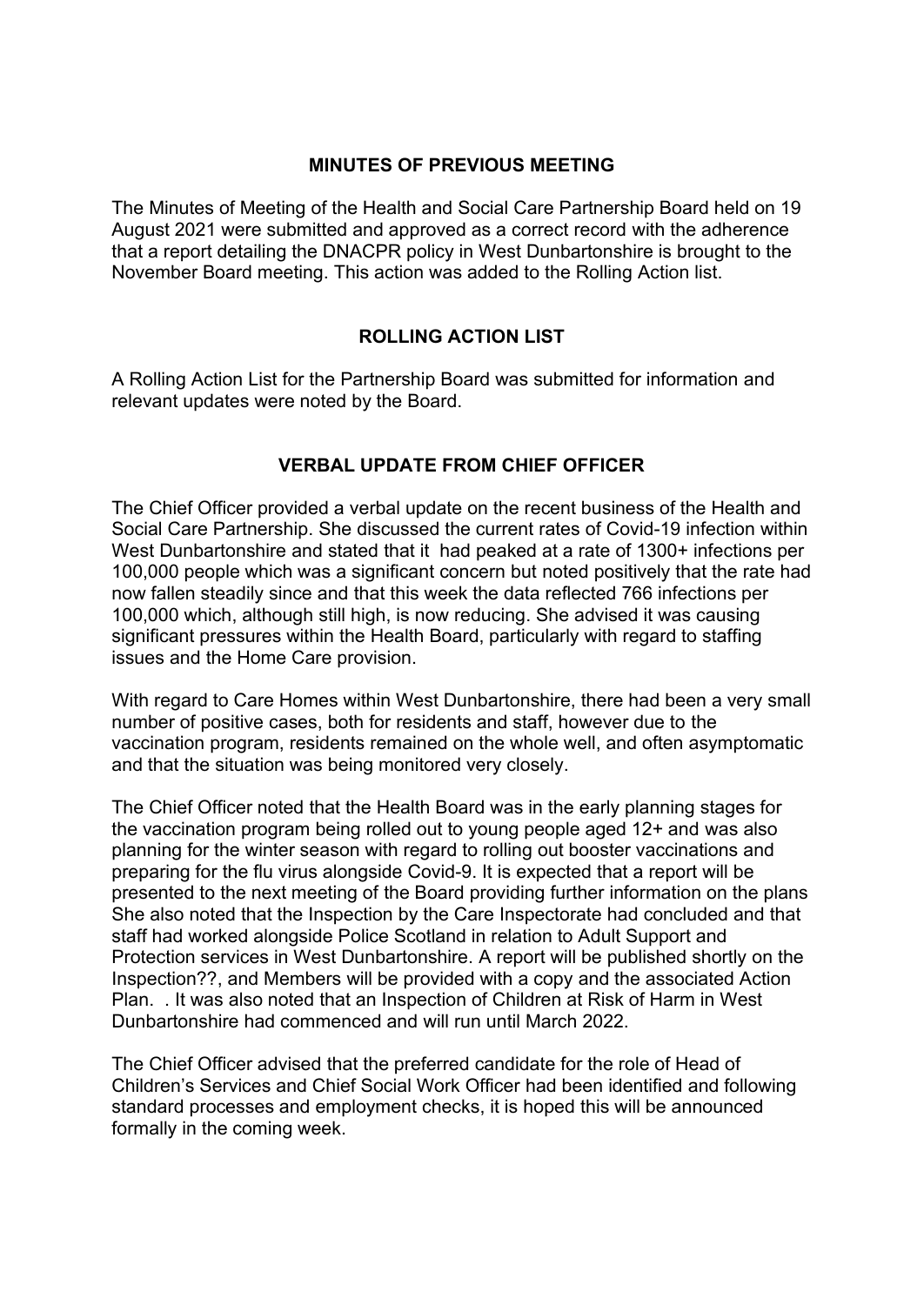The Chief Officer noted that with regard to the new Health Centre, Queens Quay, Clydebank, i that it was considered that sufficient parking was available for users and in fact more spaces were available than the original Health Centre building. She advised that the situation will be closely monitored when the building is officially handed over to in October. She also noted that discussions had started with regard to the Golden? Jubilee Hospital being able to provide X-Ray facilities and she would advise the Board of progress at the next meeting.

Dates for a site visit to the new Health Centre facility in Clydebank at the end of October 2022 will be announced soon and she hoped Members are able to attend.

Lastly, she advised that the National Consultation of National Care Service had been extended to 2 November 2021, and in line with a request at the last HSCP Board meeting, a working discussion with Board members in October 2021 was planned. The date will be circulated to Members shortly and this action will be added to the Rolling Action List.

### **SCHEDULE OF MEETINGS: HEALTH AND SOCIAL CARE PARTNERSHIP BOARD**

A report was submitted by the Head of Strategy and Transformation presenting the Health and Social Care Partnership Board with a meeting schedule for the period until June 2022.

The Board noted and approved the meeting schedule outlined in Appendix 1 of the report.

### **UNSCHEDULED CARE JOINT COMMISSIONING PLAN UPDATE**

A report was submitted by the Acting Head of Health and Community Care presenting the draft Design and Delivery Plan as the updated and refreshed Boardwide strategic commissioning plan for unscheduled care.

After discussion and having heard from Acting Head of Health and Community Care and the Chief Financial Officer in further explanation and in answer to Members' questions, the Board agreed:-

- (1) to approve the Design and Delivery Plan 2021/22-2023/24, attached as the appendix to the report, as the updated and refreshed Board-wide unscheduled care improvement programme;
- (2) to approve the financial framework outlined in section 7 of the Plan, and to note specifically that the funding shortfall identified would require to be addressed to support full implementation of phase 1;
- (3) to note the performance management arrangements to report on and monitor progress towards delivery of the Plan, including the KPIs and projections for emergency admissions for 2022/23 outlined in section 8 of the plan;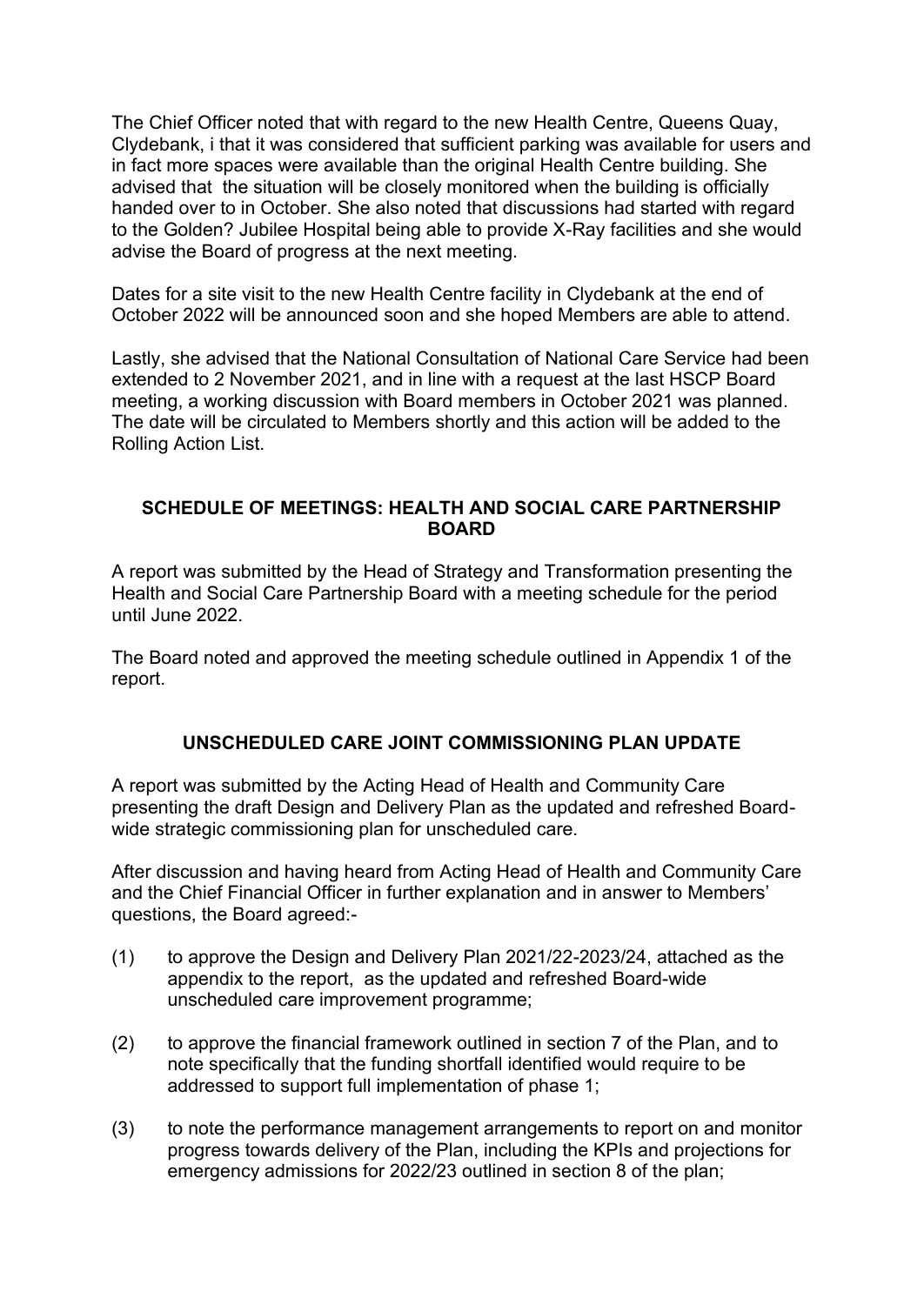- (4) to approve the governance arrangements outlined in section 9 of the Plan to ensure appropriate oversight of delivery;
- (5) to note the ongoing engagement work with clinicians, staff and key stakeholders;
- (6) to receive a further update on the delivery of the programme towards the end of 2021/22, including the financial framework; and
- (7) to note that the Plan will be reported to all six IJBs and the Health Board's Finance, Audit and Performance Committee during the next meeting cycle.

### **WEST DUNBARTONSHIRE HSCP DELAYED DISCHARGES**

A report was submitted by the Acting Head of Health and Community Care updating the HSCP Board on the ongoing activities in relation to delayed discharge in West Dunbartonshire and the actions that had been taken to minimise these.

After discussion and having heard the Acting Head of Health and Community Care in further explanation and in answer to Members' questions, the Board agreed to note the content of the report and the efforts being made to continue to prioritise a sustained reduction in those whose discharge is delayed.

### **AUDITED ANNUAL ACCOUNTS**

A report was submitted by the Chief Financial Officer presenting the Audited Annual Accounts for approval and signature for the year ended 31 March 2021.

After discussion and having heard from Chief Financial Officer in further explanation and in answer to Members' questions, the Board agreed to approve the audited Annual Accounts for the period 1 April 2020 to 31 March 2021 and to recommend them for final signature by the Chair, Chief Officer and Chief Financial Officer.

### **FINANCIAL PERFORMANCE UPDATE**

A report was submitted by Chief Financial Officer providing an update on the financial performance as at period 4 to 31 July 2021 and a projected outturn position to the 31 March 2022.

After discussion and having heard the Chief Financial Officer in further explanation and in answer to Members' questions, the Board agreed:-

(1) to note the updated position in relation to budget movements on the 2021/22 allocation by WDC and NHSGGC;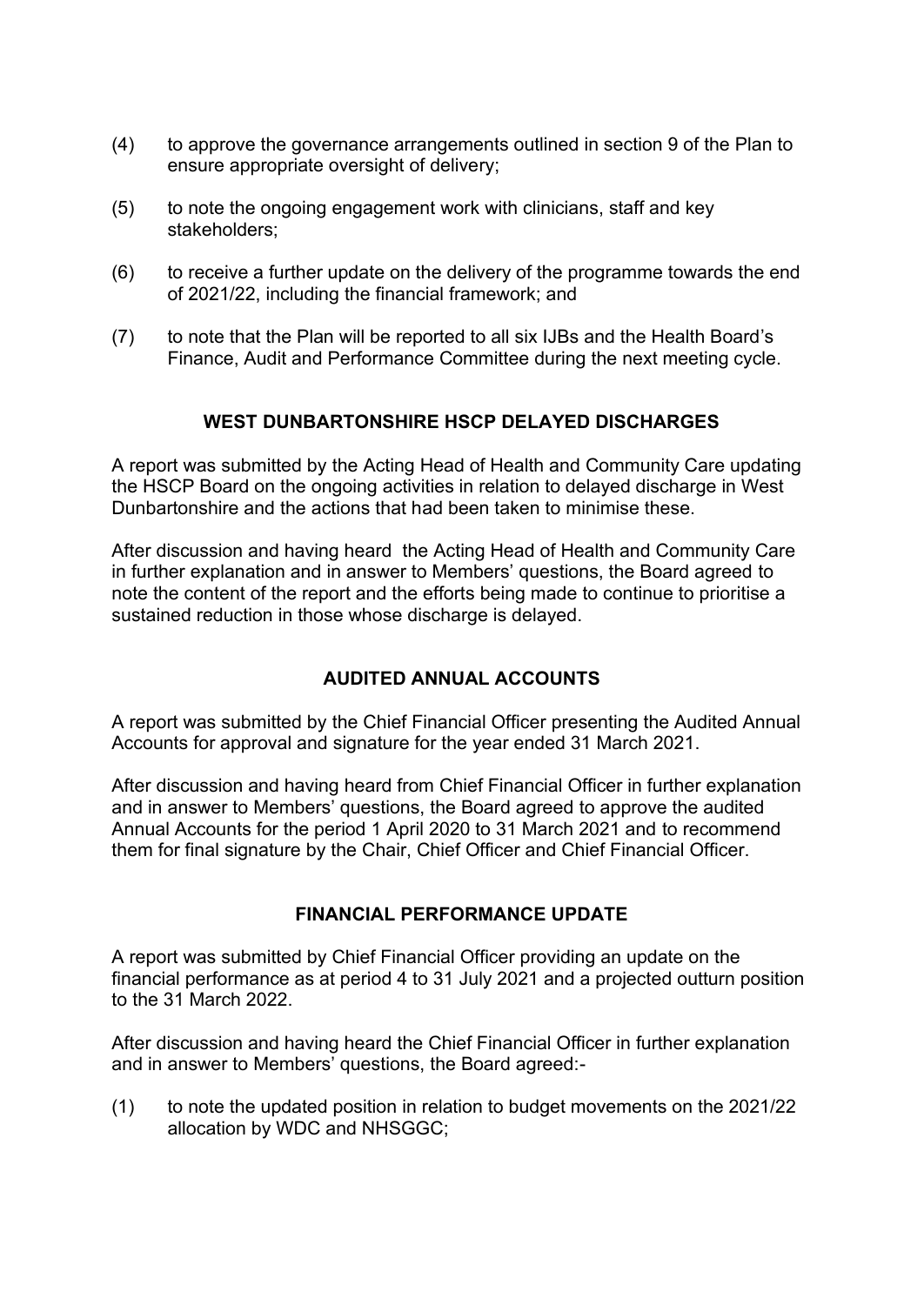- (2) to note the reported revenue position for the period 1 April 2021 to 31 July 2021 was reporting a favourable (under spend) position of £0.207m (0.35%);
- (3) to note the projected outturn position of £0.321m underspend (0.18%) for 2021/22;
- (4) to approve the recommended criminal justice virement of £0.063m from revenue to capital as detailed in section 4.23 of the report;
- (5) to agree that the health pay initial funding shortfall of £0.190m is met by reducing the previously agreed prescribing uplift;
- (6) to note that the projected costs of Covid-19 for 2021/22 are currently estimated to be £6.098m;
- (7) to note the update on the monitoring of savings agreed for 2021/22;
- (8) to note the current reserves balances; and
- (9) to note the update on the capital position and projected completion timelines.

### **ANNUAL PERFORMANCE UPDATE**

A report was submitted by the Head of Strategy and Transformation providing an overview of the HSCPs performance in planning and carrying out integrated functions. The Annual Performance Report is produced for the benefit of Partnerships and their communities. This report also includes a complaints management overview for the year 2020/21.

After discussion and having heard from the Health Improvement and Inequalities Manager in further explanation and in answer to Members' questions, the Board agreed to approve the Annual Performance Report 2020/21 and the Annual Complaints Report 2021/21 for publication.

### **VARIATION IN ORDER OF BUSINESS**

Having heard the Chair, Mr Agnew, the Board agreed to vary the order of business as hereinafter minuted.

### **RISK MANAGEMENT POLICY**

A report was submitted by the Head of Strategy and Transformation presenting the findings of the desktop review and internal audit of the Risk Management Policy and supporting strategy for the Health and Social Care Partnership.

After discussion and having heard from the Chief Financial Officer in further explanation and in answer to Members' questions, the Board agreed:-